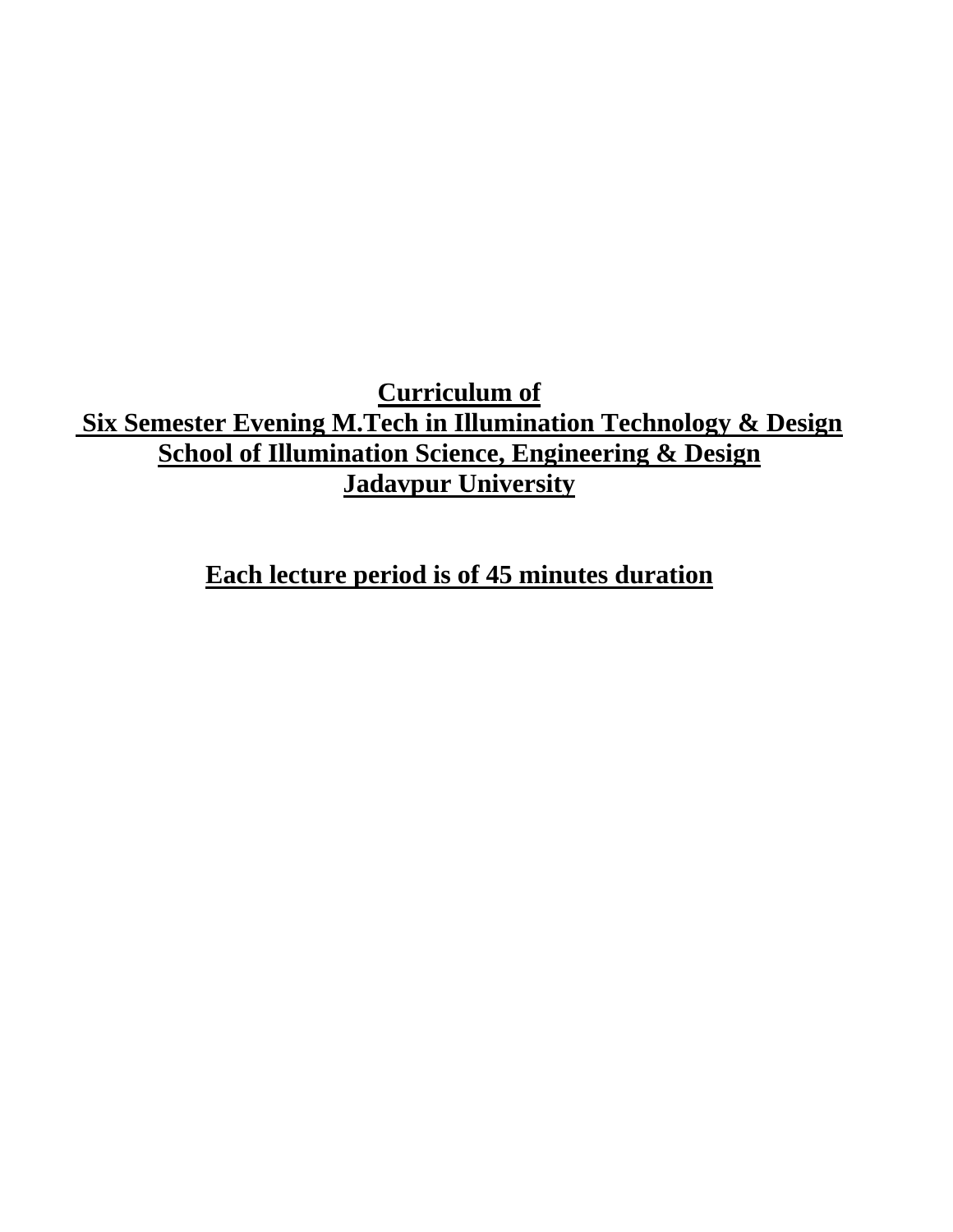## Proposed Course Curriculum **Six Semester Evening M.Tech in Illumination Technology & Design**

#### Theoretical Courses Subjects Periods/Weeks Marks Credit Points Departmental/ Specialization Basket Subject Code Subject Name Lecture Sessional Examination Sessional **Paper-I** PG/IlluTD/T/111A Fundamentals of Illumination Science & Technology 4 | 100 | 3 Paper-II PG/IlluTD/T/112A Light Sources & Luminaires 4 | 100 | 3 Paper-III PG/IlluTD/T/113A Lighting codes & Energy Efficient Lighting System 4 | 100 | 3 **Sessional** PG/IlluTD/S/111A Laboratory -I 4 100 2 **Sessional** PG/IlluTD/S/112A Assignment -I 4 100 2

**First Semester**

**Total Periods/Week: 20** 

**Total Marks : 500 [Theory – 300; Sessional- 200]**

### **Second Semester**

| Theoretical      | Subjects         |                        | Periods/Weeks  |           | <b>Marks</b> |           | Credit         |
|------------------|------------------|------------------------|----------------|-----------|--------------|-----------|----------------|
| Courses          |                  |                        |                |           |              |           | Points         |
| Inter-           | Subject Code     | <b>Subject Name</b>    | Lecture        | Sessional | Examination  | Sessional |                |
| Disciplinary     |                  |                        |                |           |              |           |                |
| <b>Basket</b>    |                  |                        |                |           |              |           |                |
| Paper-IV         | PG/IlluTD/T/121A | Lighting               | 4              |           | 100          |           | 3              |
|                  |                  | Economics,             |                |           |              |           |                |
|                  |                  | Audit $\&$             |                |           |              |           |                |
|                  |                  | Management             |                |           |              |           |                |
| Paper-V          | PG/IlluTD/T/122A | Renewable              | $\overline{4}$ |           | 100          |           | 3              |
|                  |                  | Energy based           |                |           |              |           |                |
|                  |                  | Lighting               |                |           |              |           |                |
|                  |                  | Systems                |                |           |              |           |                |
| Paper-VI         | PG/IlluTD/T/123A | Indoor                 | 4              |           | 100          |           | 3              |
|                  |                  | <b>Lighting Design</b> |                |           |              |           |                |
| <b>Sessional</b> | PG/IlluTD/S/121A | Laboratory -II         |                | 4         |              | 100       | $\overline{2}$ |
| <b>Sessional</b> | PG/IlluTD/S/122A | Assignment -II         |                | 4         |              | 100       | 2              |

**Total Periods/Week: 20** 

**Total Marks : 500 [Theory – 300; Sessional- 200]**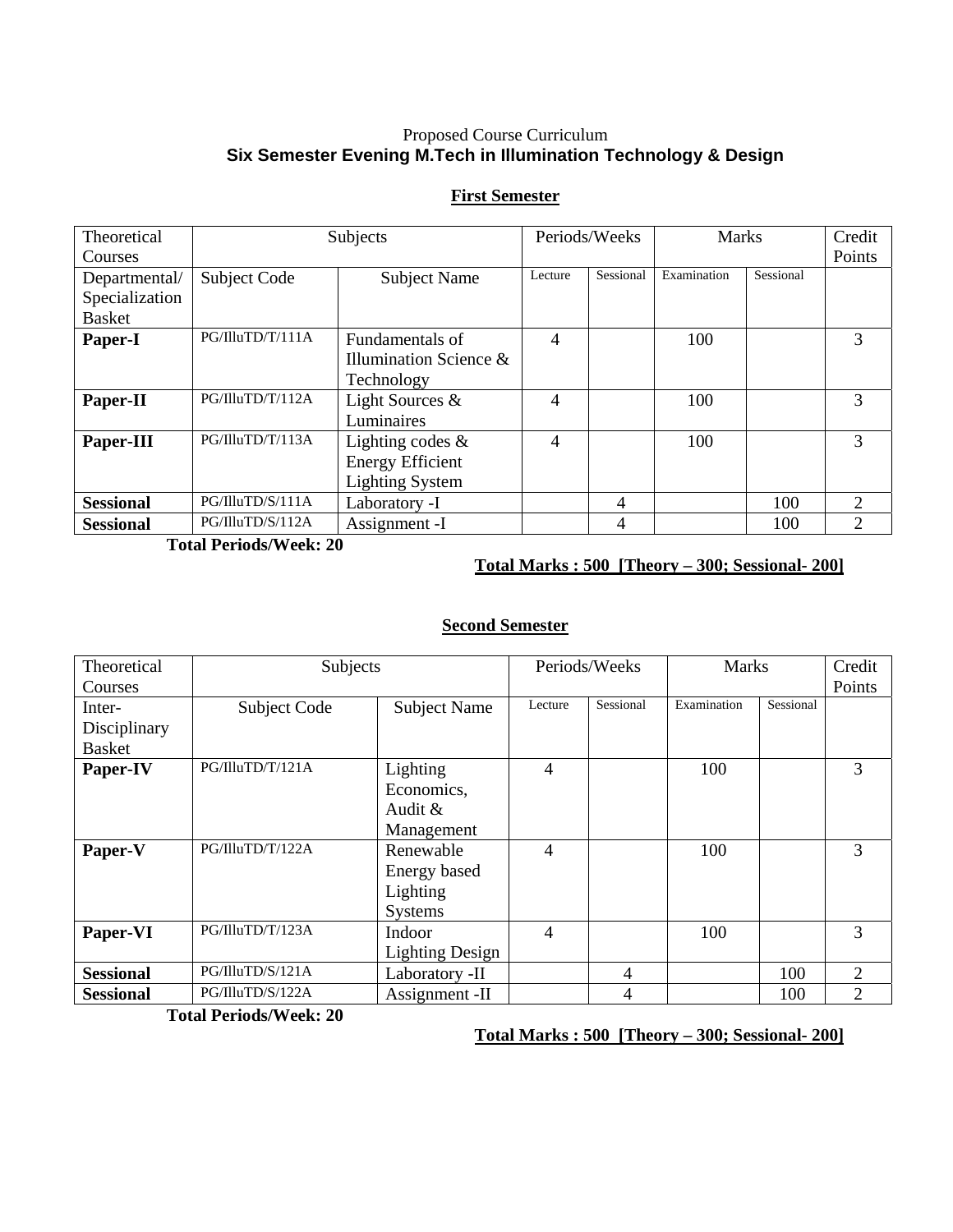# **Third Semester**

| Theoretical      | Subjects         |                                                    | Periods/Weeks |           | <b>Marks</b> |           | Credit |
|------------------|------------------|----------------------------------------------------|---------------|-----------|--------------|-----------|--------|
| Courses          |                  |                                                    |               |           |              |           | Points |
|                  | Subject Code     | Subject Name                                       | Lecture       | Sessional | Examination  | Sessional |        |
| Paper-VII        | PG/IlluTD/T/131A | Laser Lighting<br>Animation &<br>Creative Lighting |               |           | 100          |           | 3      |
| Paper-VIII       | PG/IlluTD/T/132A | Outdoor $&$<br>Landscape<br>Lighting               | 4             |           | 100          |           |        |
| <b>Sessional</b> | PG/IlluTD/S/131A | Seminar                                            |               |           |              | 100       | ∍      |

**Total Periods/Week: 12** 

## **Total Marks : 300 [Theory – 200; Sessional- 100]**

# **Fourth Semester**

| Theoretical<br>Courses | Subjects            |                                                                                                                | Periods/Weeks |                  | <b>Marks</b>       |                  | Credit<br>Points            |
|------------------------|---------------------|----------------------------------------------------------------------------------------------------------------|---------------|------------------|--------------------|------------------|-----------------------------|
|                        | <b>Subject Code</b> | <b>Subject Name</b>                                                                                            | Lecture       | <b>Sessional</b> | <b>Examination</b> | <b>Sessional</b> |                             |
| Paper-IX               | PG/IlluTD/T/141A    | A) Lighting Power<br>Conditioning<br>Monitoring & Control<br><b>OR</b><br>B) Day lighting Design<br>& Analysis | 4             |                  | 100                |                  | 3                           |
| Paper-X                | PG/IlluTD/T/142A    | A) Lighting $\&$<br>Architecture<br><b>OR</b><br>B) Lighting $\&$<br><b>Biological Factors</b>                 | 4             |                  | 100                |                  | 3                           |
| <b>Sessional</b>       | PG/IlluTD/S/141A    | Term Paper leading to<br>Thesis                                                                                |               | 4                |                    | 100              | $\mathcal{D}_{\mathcal{L}}$ |

**Total Periods/Week: 12** 

**Total Marks : 300 [Theory – 200; Sessional- 100]**